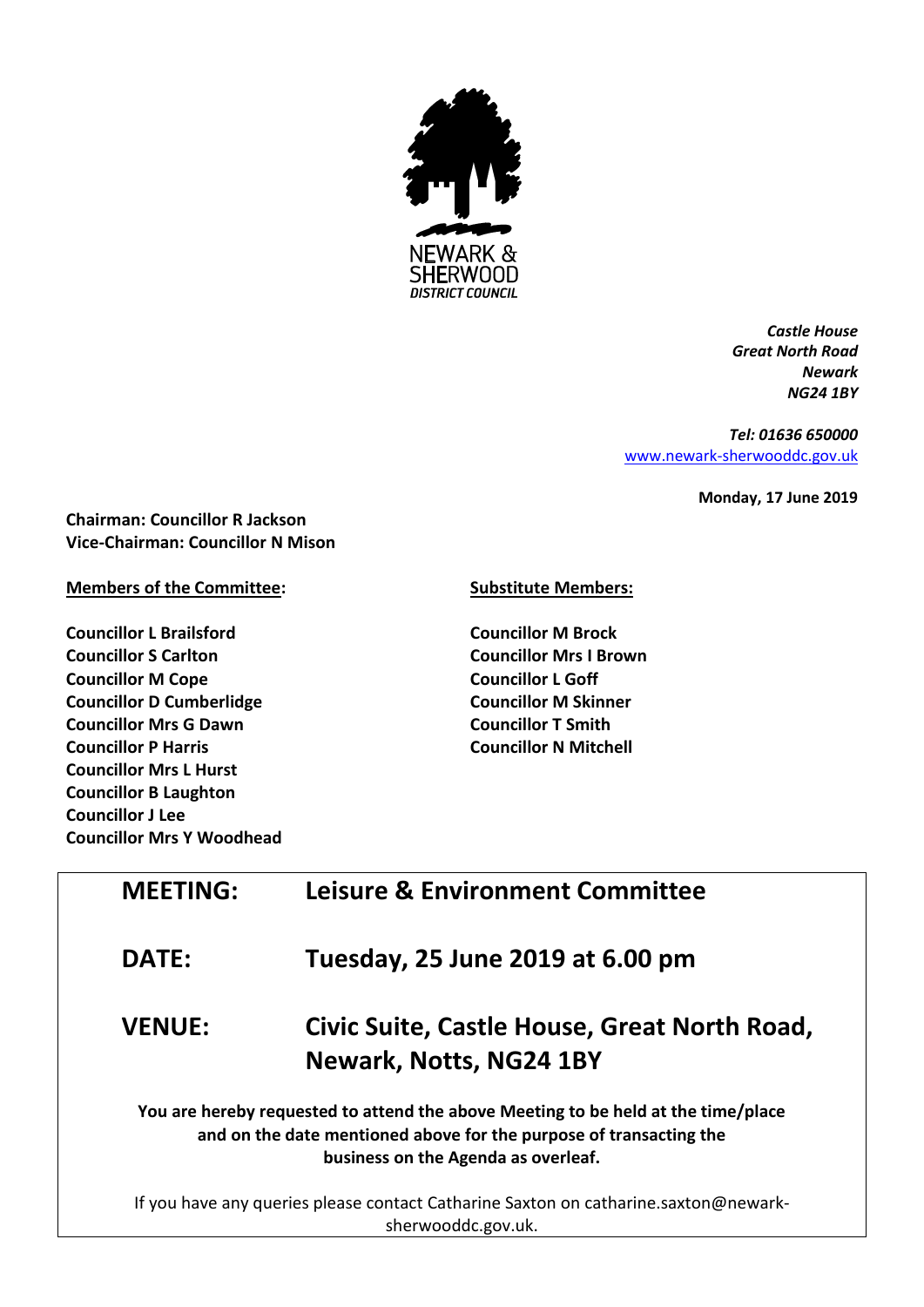## **AGENDA**

| 1.  | Apologies For Absence                                                                                                                           | Page Nos.           |
|-----|-------------------------------------------------------------------------------------------------------------------------------------------------|---------------------|
| 2.  | Declarations of Interest by Members and Officers and as to the Party Whip                                                                       |                     |
| 3.  | Declaration of any Intentions to Record the Meeting                                                                                             |                     |
| 4.  | Minutes of Previous Meeting                                                                                                                     | $4 - 8$             |
|     | <b>Part 1- Items for Decision</b>                                                                                                               |                     |
| 5.  | Active4Today - Annual Report 2018-19                                                                                                            | $9 - 46$            |
| 6.  | Proposed Changes To Lease Arrangements Of The Council's Leisure Centres<br>With Acive4Today                                                     | $47 - 51$           |
| 7.  | Update On The Better Care Fund                                                                                                                  | $52 - 55$           |
| 8.  | The Cleaner, Safer, Greener Campaign                                                                                                            | $56 - 74$           |
| 9.  | Littering From Vehicles - Civil Penalty                                                                                                         | $75 - 80$           |
| 10. | Graffiti Policy                                                                                                                                 | $81 - 90$           |
|     | Part 2- Items for Information                                                                                                                   |                     |
| 11. | Hawtonville Community Centre Management Six Monthly Progress Report                                                                             | $91 - 93$           |
| 12. | Update on the Neighbourhood Wardens                                                                                                             | Verbal              |
| 13. | Nottinghamshire Local Authorities Care Leavers Leisure Offer                                                                                    | Report<br>$94 - 95$ |
| 14. | Mansfield and District Crematorium Joint Committee - Annual Statement of<br>Accounts                                                            | $96 - 152$          |
| 15. | Urgency Item - To approve the Council's response to the 'Future<br>Arrangements for NHS Commissioning across Nottingham and<br>Nottinghamshire' | $153 - 179$         |
| 16. | Leisure & Environment Committee Forward Plan (1 June 2019 to 31 May<br>2019)                                                                    | 180 - 181           |
| 17. | Health & Wellbeing<br><b>Confidential and Exempt Items</b>                                                                                      | Verbal<br>Report    |